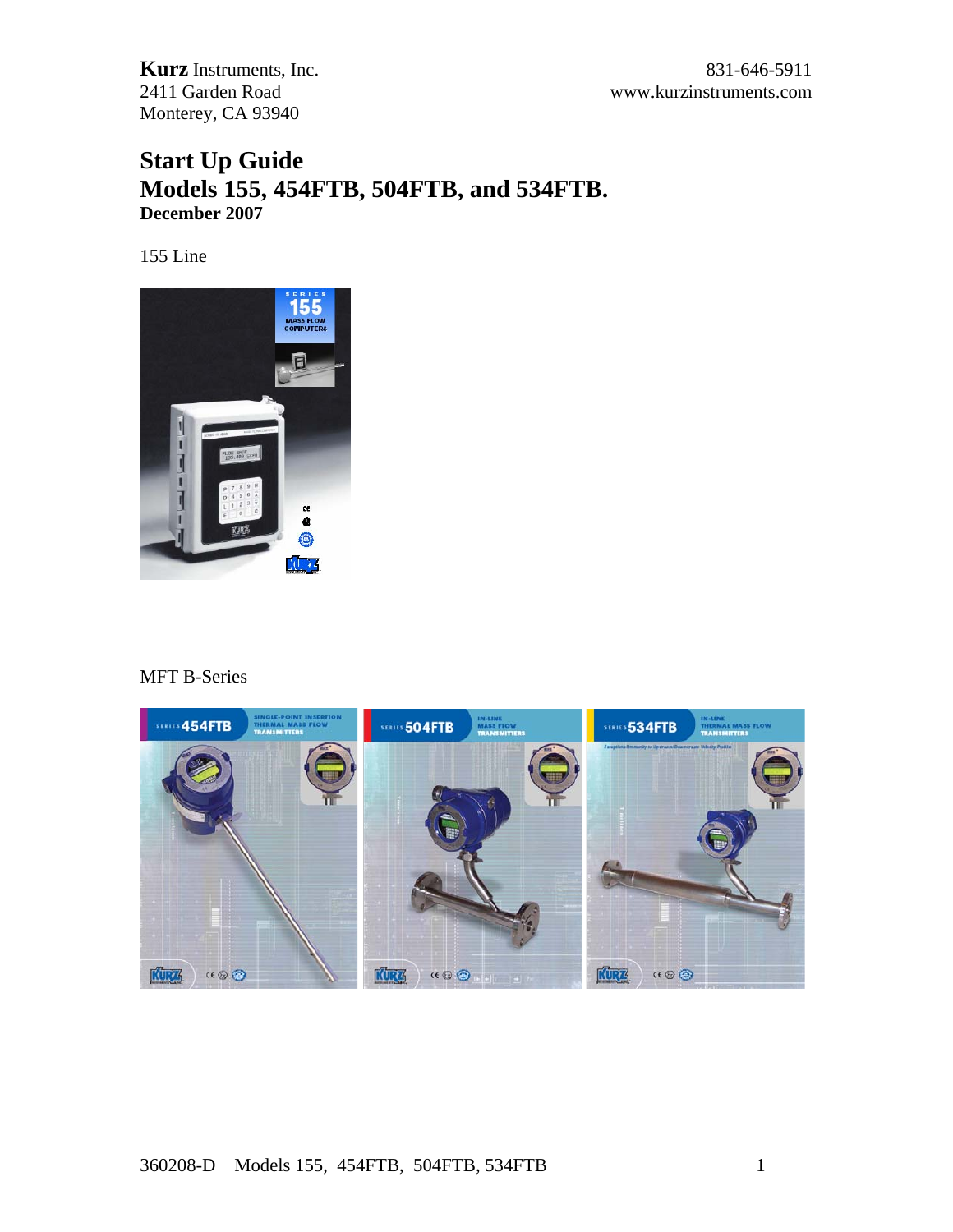The following information is an abbreviated list of what you need to do for your flow meter to achieve maximum possible repeatability and accuracy. Most of the steps will be required for all products. Please read this before you start.

You will ultimately need to refer to the product manual, which is found on the attached CD. Given the Model number of your product, you can find the manual you require.





# *Unpacking/Expected Content*

Your flow meter has been shipped to you with the following items. Please make sure you have them and contact us if this is incomplete.

- 1. Flowmeter, compare the packing list against your order.
- 2. Calibration certificate
- 3. Flow Computer Input Configuration Sheet (155 only)
- 4. Manual on CD

# *Mounting of the equipment (see guidelines sheet)*

You will need to remove the protective shipping covers from the sensor or flowbody before installing the unit. A thermal meter must have direct contact with the process fluid to work. The meter will need to be mounted in accordance to safe design practice accounting for the process pressures, corrosion, temperature and any potentially hazardous area requirements. The electronics head needs to be in an accessible area so you can do the wiring and access local keypad LCD if applicable. Some models have remote electronics heads, which must be mounted/wired too. Most units can be programmed with a Laptop portable computer using the USB interface and PC driver. For best results, please carefully look over the installation guidelines sheet for more on the sensor placement criteria.

**Insertion Meters** must be mounted with a compression fitting to the duct/pipe or flange mounted then checked for leaks. Make sure the insertion depth is adequate to get into the center 1/3 of the diameter where the flow profiles are the most stable. The distance from profile disruptions needs to be adhered to for the best repeatability/accuracy, see the guideline sheet for more details.

**In-Line Meters** have similar requirements for undisrupted straight runs except for the 534FTB line. Check for process fluid leaks.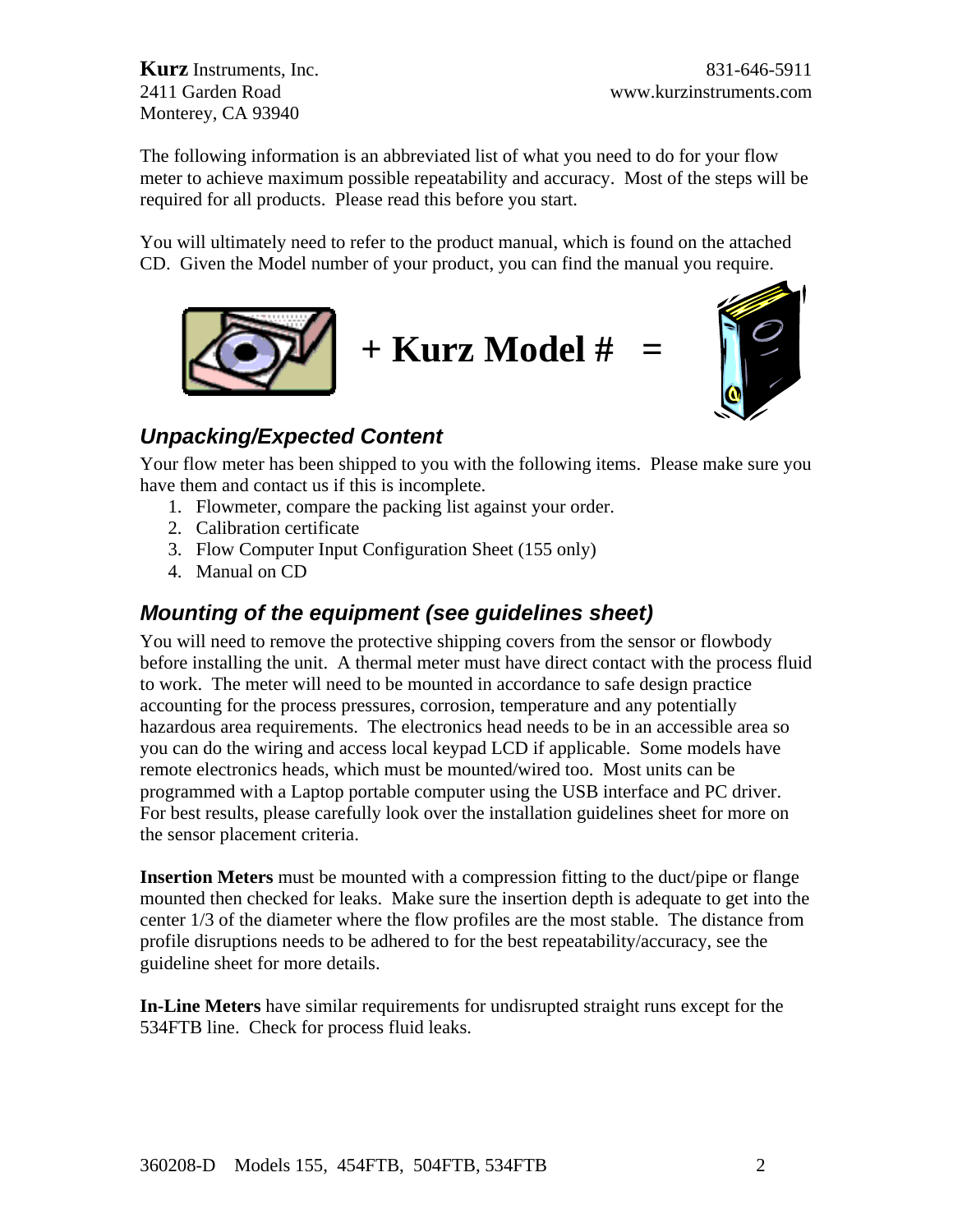#### **Kurz** Instruments, Inc. 831-646-5911 2411 Garden Road www.kurzinstruments.com Monterey, CA 93940



#### 360208-D Models 155, 454FTB, 504FTB, 534FTB 3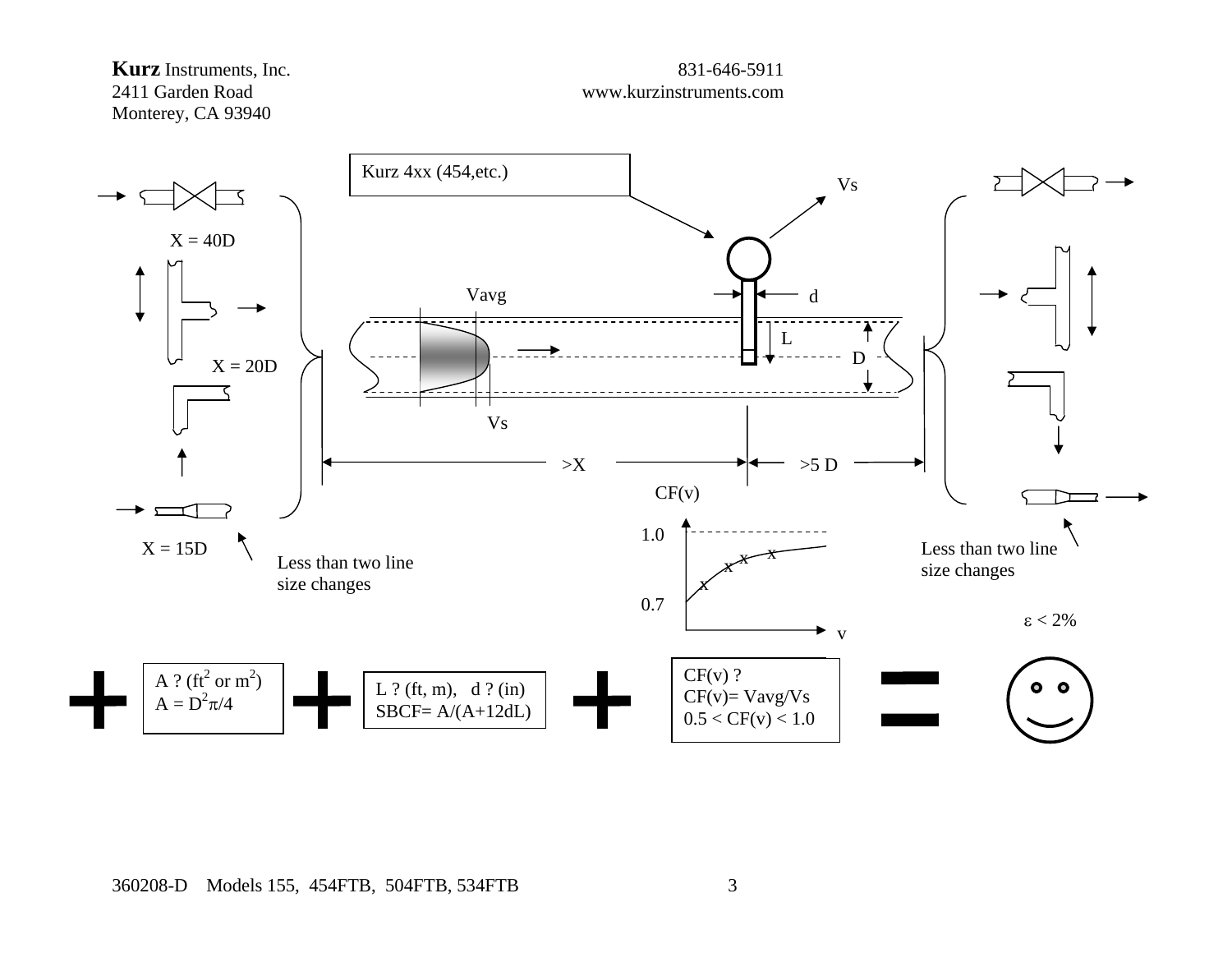**Kurz** Instruments, Inc. 831-646-5911 2411 Garden Road www.kurzinstruments.com Monterey, CA 93940

# **Insertion Meter Installation Guidelines**

- 1. Mount Probe so its velocity sensing element is centered in the duct/pipe. This location has the most stable flow reading. Note the flow arrow direction points in the direction of the flow.
- 2. The upstream and downstream distance to flow profile disruptions from that of a straight pipe are "X" diameters upstream and 5 downstream. We have chosen 2% maximum error from the baseline straight pipe calibration for the distance criteria. Longer straight runs will reduce this error level. Here are four example cases in order of their disruption to the flow:
	- a. Valves change the flow profile as they open and close so the sensor should not be located too close. The gate valve is the worst and the metering valves are the best at reducing their flow profile changes between open and closed.
	- b. Branching joints also change the profile as the percentage of flow changes between the branches.
	- c. Elbows or direction changes will disrupt the long-run pipe profile. As this disruption settles down, the profile can wobble or move depending on the flow rate. Several elbows in different planes will impart a swirl that also imparts an error in the readings (flow is not straight on to the sensor) and the upstream distance should be increased. The distance from elbows may be reduced if field calibrations are used. Double elbows in different planes introduce swirl and need 50% more distance than a single elbow does.
	- d. A line size change will also disrupt the profile and can introduce instability so this should be avoided unless you have more experience on how to use this to your advantage. The distance from a line size change may be reduced if field calibrations are used.
- 3. The duct area or pipe inside dimensions are used to program the area of the flow meter. You enter the data in  $ft^2$  or  $m^2$  in the Program Mode of the meter.
- 4. The probe will block off some of the flow area and accelerates the velocity proportional to its area projected on to the duct/pipe cross section. This is known as the Sensor Blockage Correction Factor (SBCF) and is simply defined by entering the insertion depth (L) from the end of the window to the duct inside wall and specifying the diameter (d) of the probe in the Program Mode of the meter.
- 5. Field Calibration Data is the key to achieving accuracy for the insertion probe. Without this step you can have good repeatability but the absolute flow number requires a reference flow measurement be taken at the same time you record the indicated display of the insertion meter. The correction factor which is velocity dependent,  $CF(v)$ , is defined as the ratio of True reading to Indicated reading. The basic calibration of the unit is a point velocity sensor. To convert this to volumetric flow rate or mass flow rate requires the proper area and the average velocity, this is where the field calibration fits in. As the field calibration method is quite long and technical, you are encouraged to do one of two things to achieve this:
	- a. Contract the field calibration with Kurz Instruments, Inc. or another reputable field calibration company.
	- b. Do it yourself if you have the experience or a test team at your disposal.

Common methods of doing reference method calibrations entail: duct traverses, tracer gas dilution method or the process Stoichiometry which requires support from your process engineering group. Sometimes the correction factors can be entered based on an ideal duct profile model or a finite element analysis (FEA) or computation fluid dynamics (CFD) program.

For more information on all the above, please refer to the full product manual provided on CD or at our website **[www.kurz-instruments.com](http://www.kurz-instruments.com/)**. Also see "Flow Measurements 2<sup>nd</sup> ed." Edited by D. W. Spitzer, ISA Press 2001. Chapter on Insertion Flow Measurements.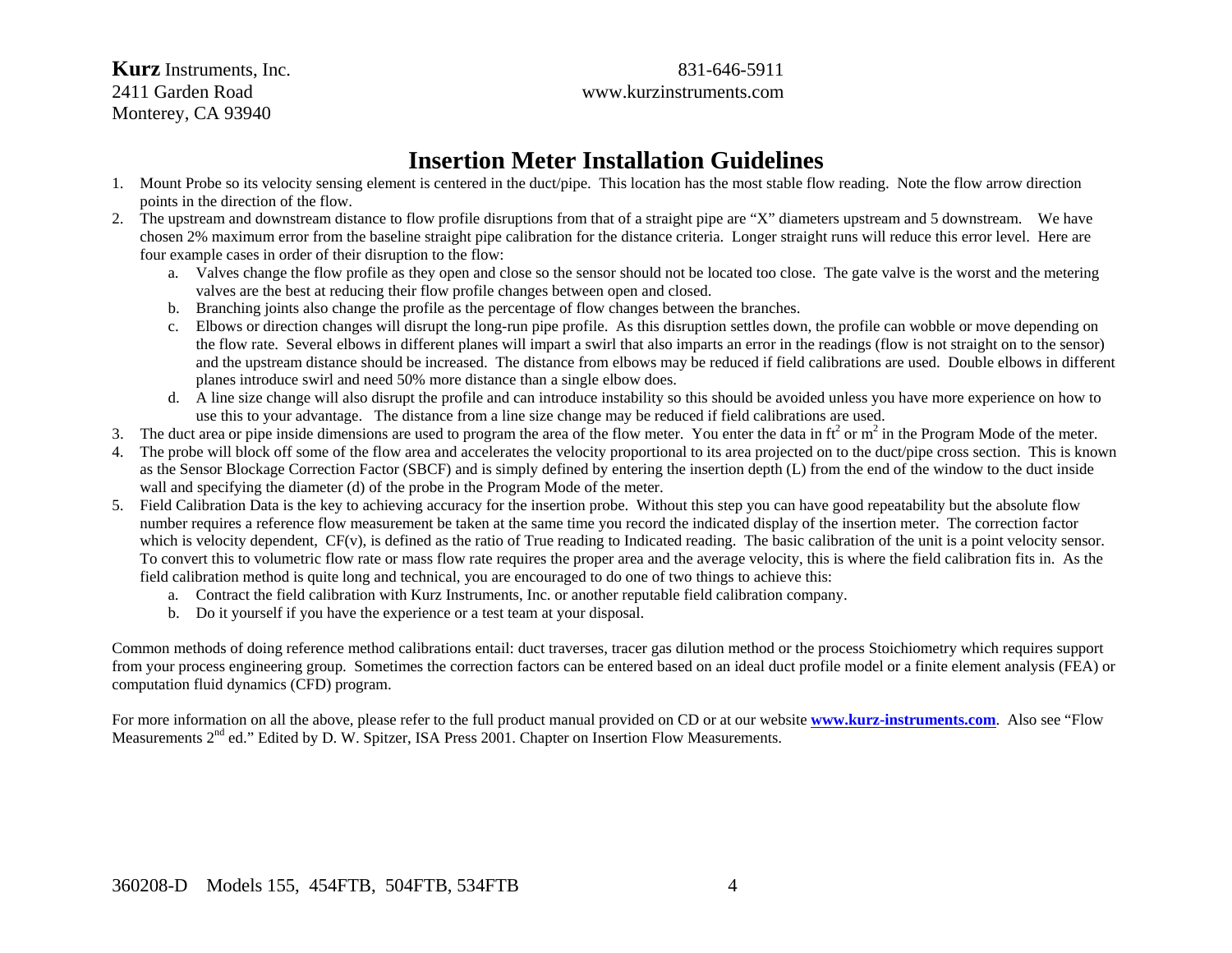

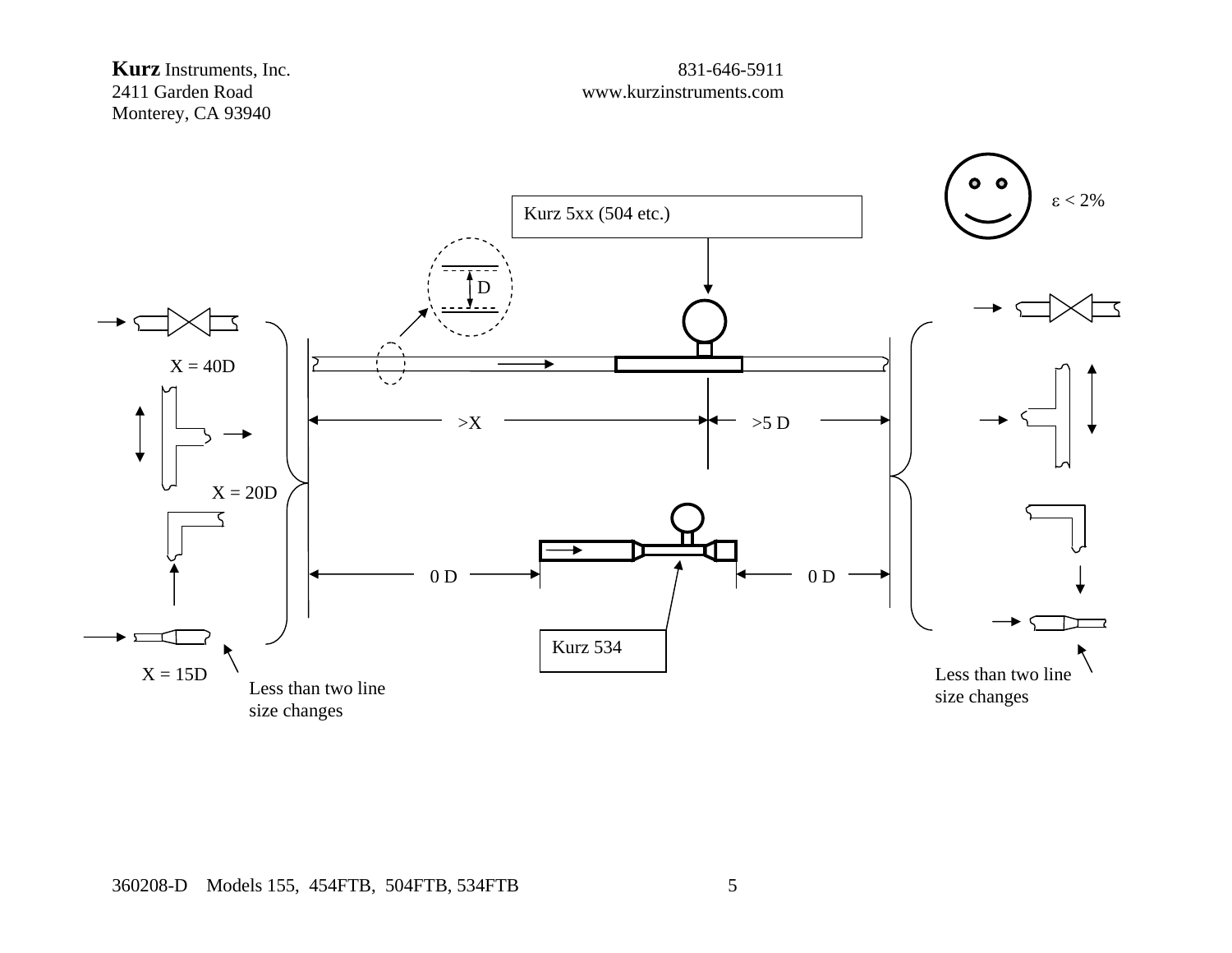**Kurz** Instruments, Inc. 6831-646-5911 2411 Garden Road www.kurzinstruments.com

# **In-Line Meter Installation Guidelines**

- 1. Mount the Meter so its sensing element meets the upstream and downstream requirements of that model:
	- a. Kurz Models 504 etc. all need "X" inside pipe diameters upstream and 5 downstream of the sensing element to ensure a repeatable and accurate reading within 2% of the initial calibration. Double elbows in different planes introduce swirl and need 50% more distance than a single elbow does. Longer straight runs will reduce this maximum error. Any discontinuity in the straight pipe flow profile will change the reading compared to its calibration conditions. The data were initially calibrated using long straight runs with short close-coupled pipe flanges that minimize the line-size discontinuity. In many applications, field calibration data can be used to reduce the upstream and downstream requirements.
	- b. Kurz Model 534 have a built in flow conditioner and all the straight run it needs so there is no upstream or downstream straight run requirements to achieve the rated accuracy.
- 2. If the process fluid is hot or cold compared to the ambient air, then insulation around the pipe/meter upstream for about 30 diameters or more will help reduce thermal gradients in the process fluid near the sensor to avoid these errors. As the temperature is changed, the thermal inertia of the piping will cause a lag in the thermal profile so a longer stabilization time will be required.

For more information on all the above, please refer to the full product manual provided on CD or at our website www.kurzinstruments.com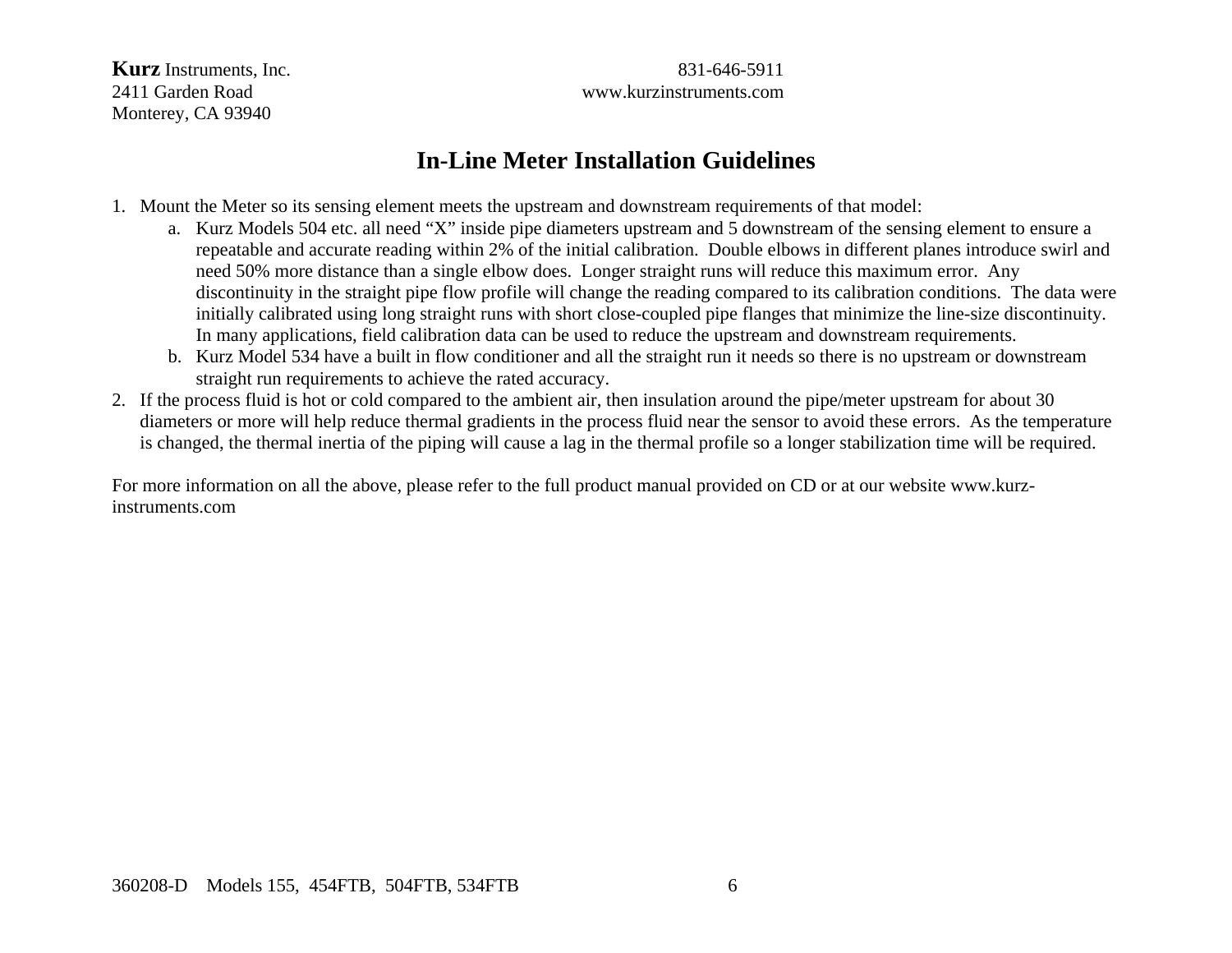# 2411 Garden Road www.kurzinstruments.com

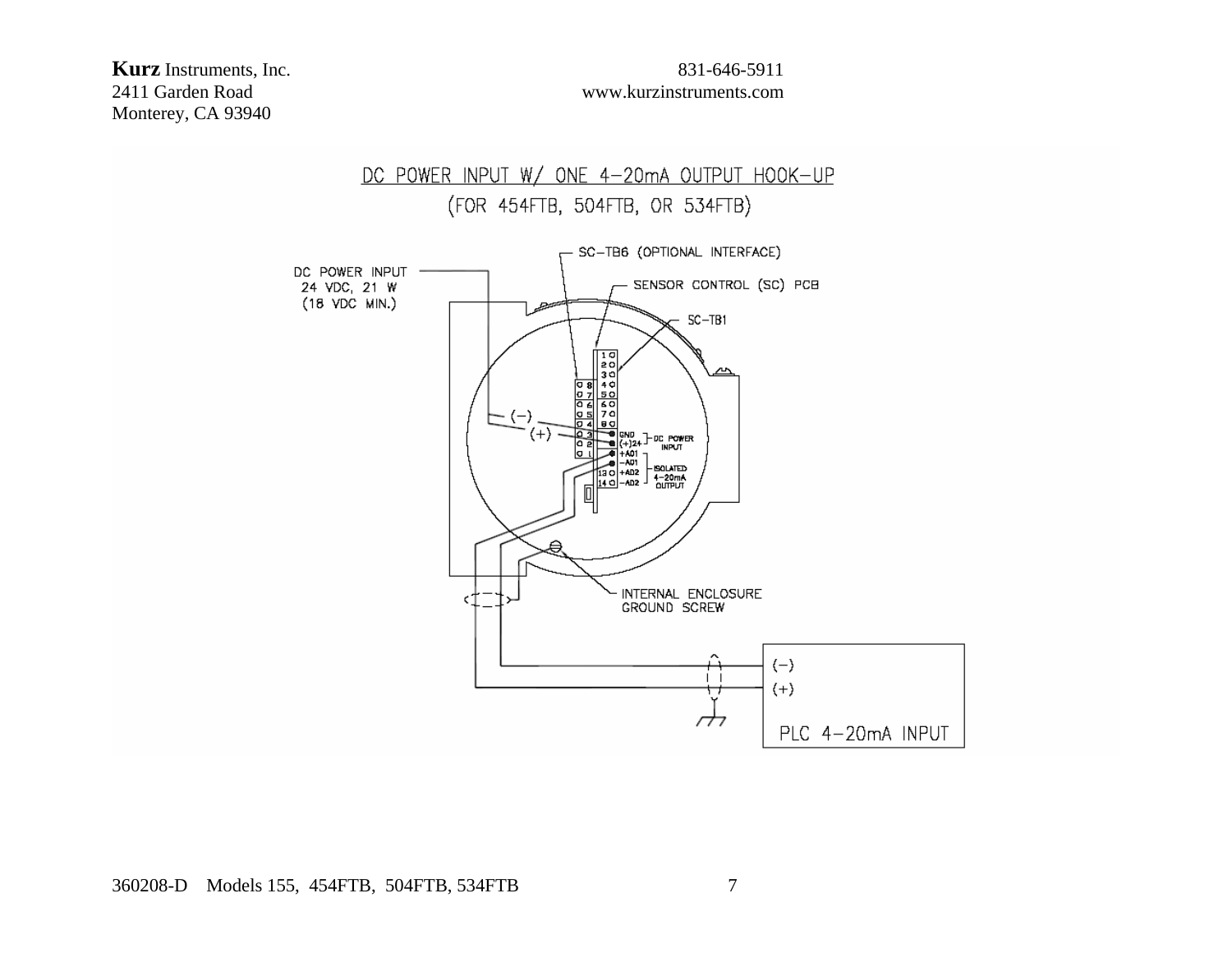# 2411 Garden Road www.kurzinstruments.com

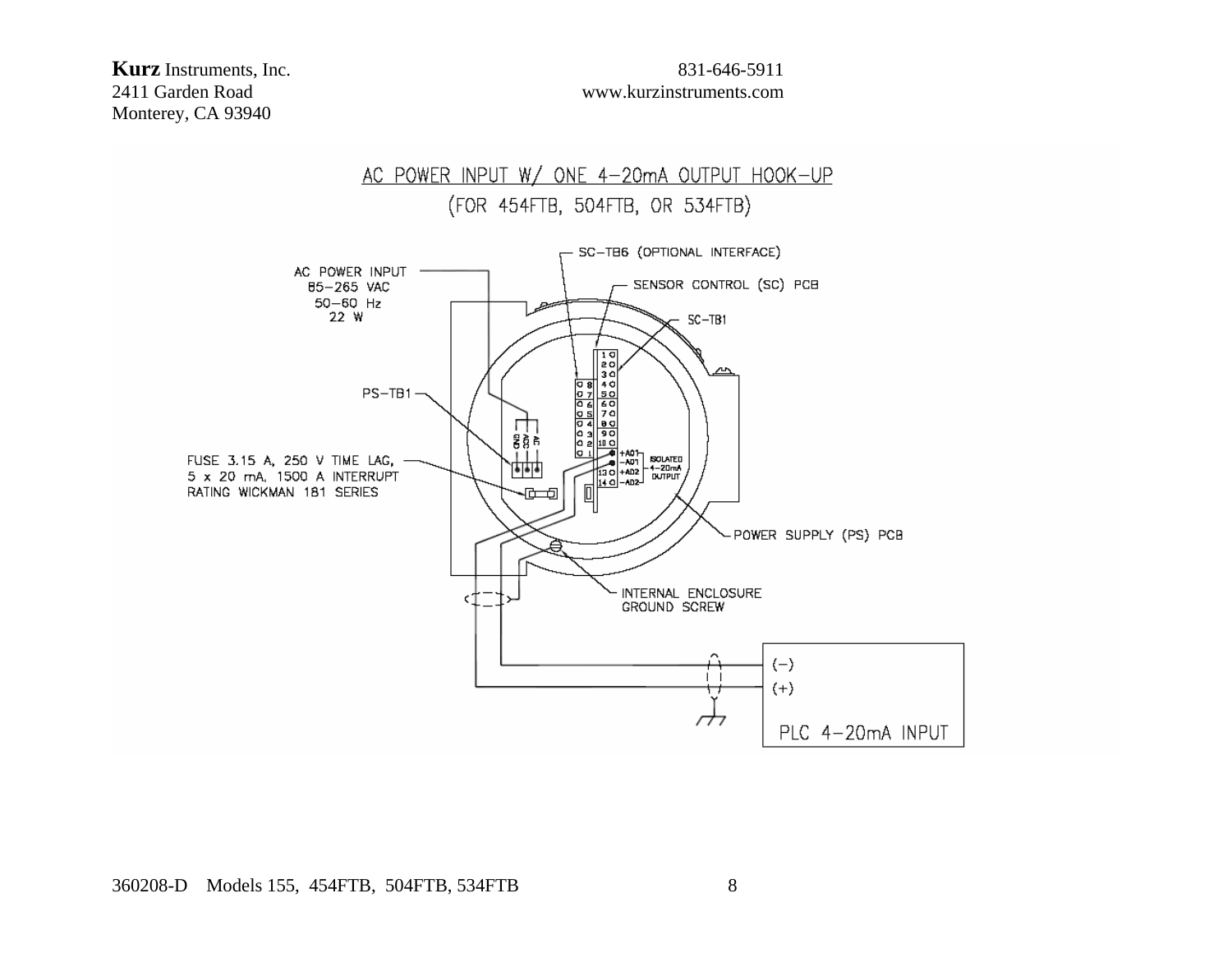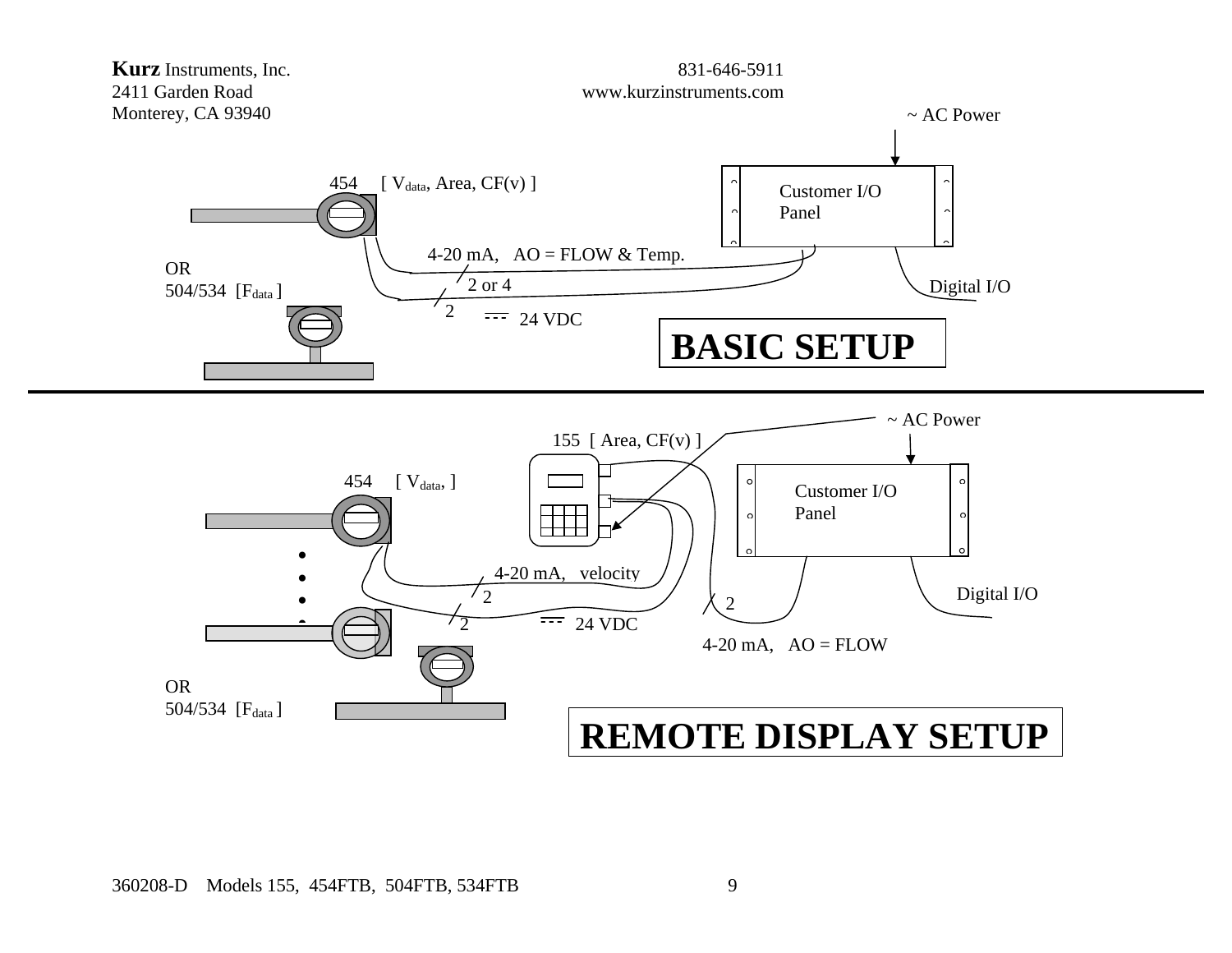# *Wiring, Sensor, Power and Signals*

The thermal flow meter uses several watts of power to measure flow, so it requires more than a simple 4-20 mA loop powered connection for operation. In general our products are know as a "4-wire" device, power (2) and signal (2 or 4). The exact wiring diagram for your meter can be looked up on the provided CD manual using the model number of the meter. The two AC and DC power examples (pages 7&8) for the single 4-20 mA output on the B-Series assume the PLC is connected to a loop powered device.

## **Potentially Hazardous Area Use and EMI Compliance**

Please consult the full manual on the provided CD for safety and EMI related issues.

#### **Sensor**

For "Remote Electronics" you need to run five wire cable for each sensor between the sensor J-box and Flow Computer. The wire gage/length and conduit/shielding requirements are found in the manual and on the field wiring diagrams. The transmitter attached versions have no sensor wiring requirements.

#### **I/O wiring**

The image below is for the 155Jr. This is used on remote display versions of the product.



155Jr I/O board photo (155A/B,155C-2/E-2 are not shown).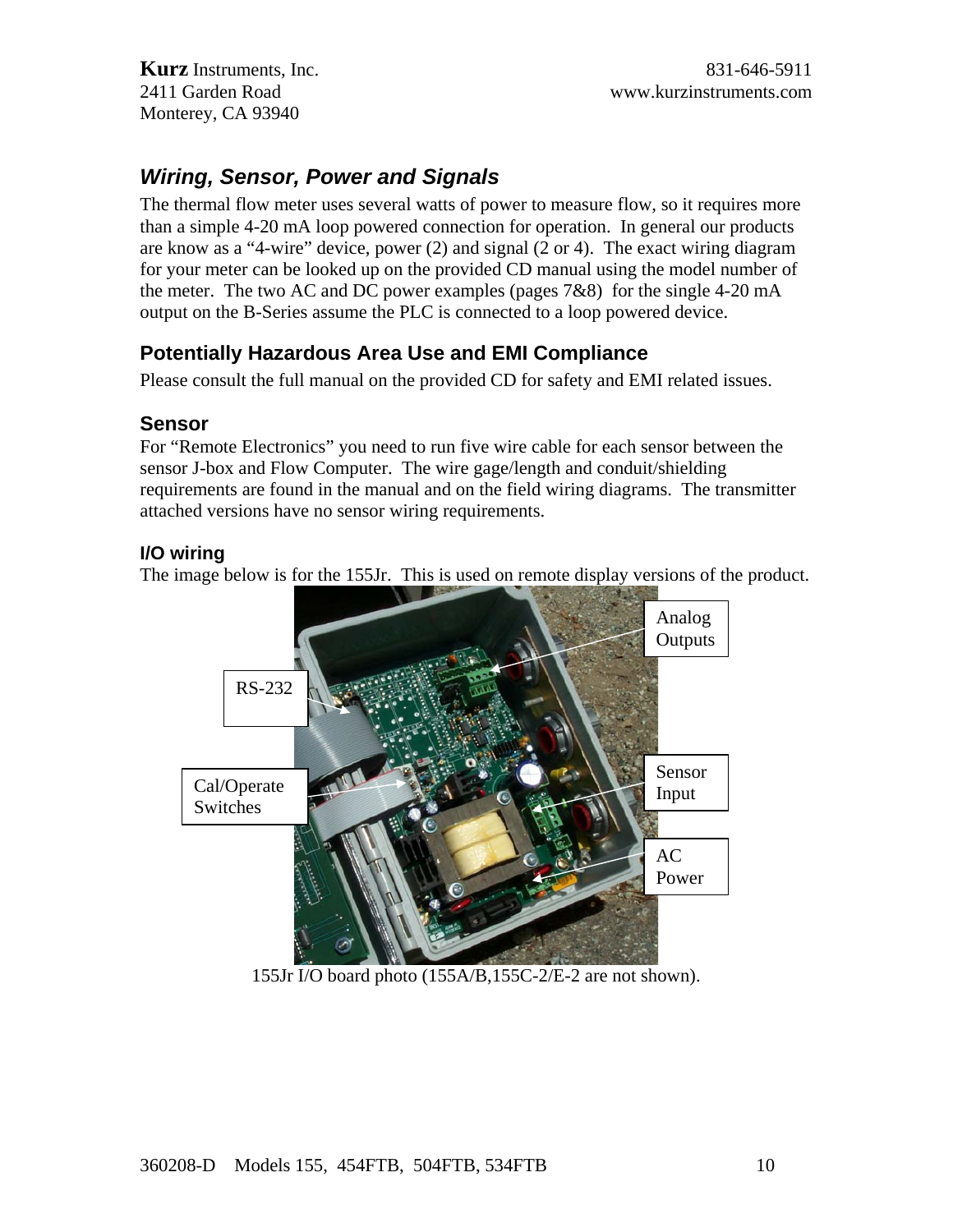

454FTB/504FTB/534FTB I/O connections

### **Power**

Most 155 units are available with either 115/230 VAC or 24 VDC depending on which version you purchased. Both types require a ground wire for product safety compliance. The MFT B-Series, 454FTB, 504FTB and 534FTB have a universal input power supply, 85 to 265 VAC, 50/60 Hz or 24 VDC (18 to 30 V).

### **Analog Output**

This is an optional feature which can be wired two ways but you still need the 24 VDC power (or AC power option) to operate the unit as a "4-wire" connection:

- 1. The 4-20 mA interface can be optically isolated (also known as loop powered). In this case your 4-20 mA input circuit is providing the excitation voltage.
- 2. You can self power the 4-20 mA circuit from the flow meter where Kurz provides the 24 VDC excitation voltage. The output is not isolated in this case. Here your 4-20 mA input will need a differential current receiver or other method to accept the current signal which is ground referenced at the flow transmitter.

### **Digital Communications (also see Protocol section near the end)**

155: The 155 flow computers (Jr/A/B/C2/E2) have a fixed 9600 baud rate connection via a straight though DB-9 connector to a PC. This is for remote terminal communications.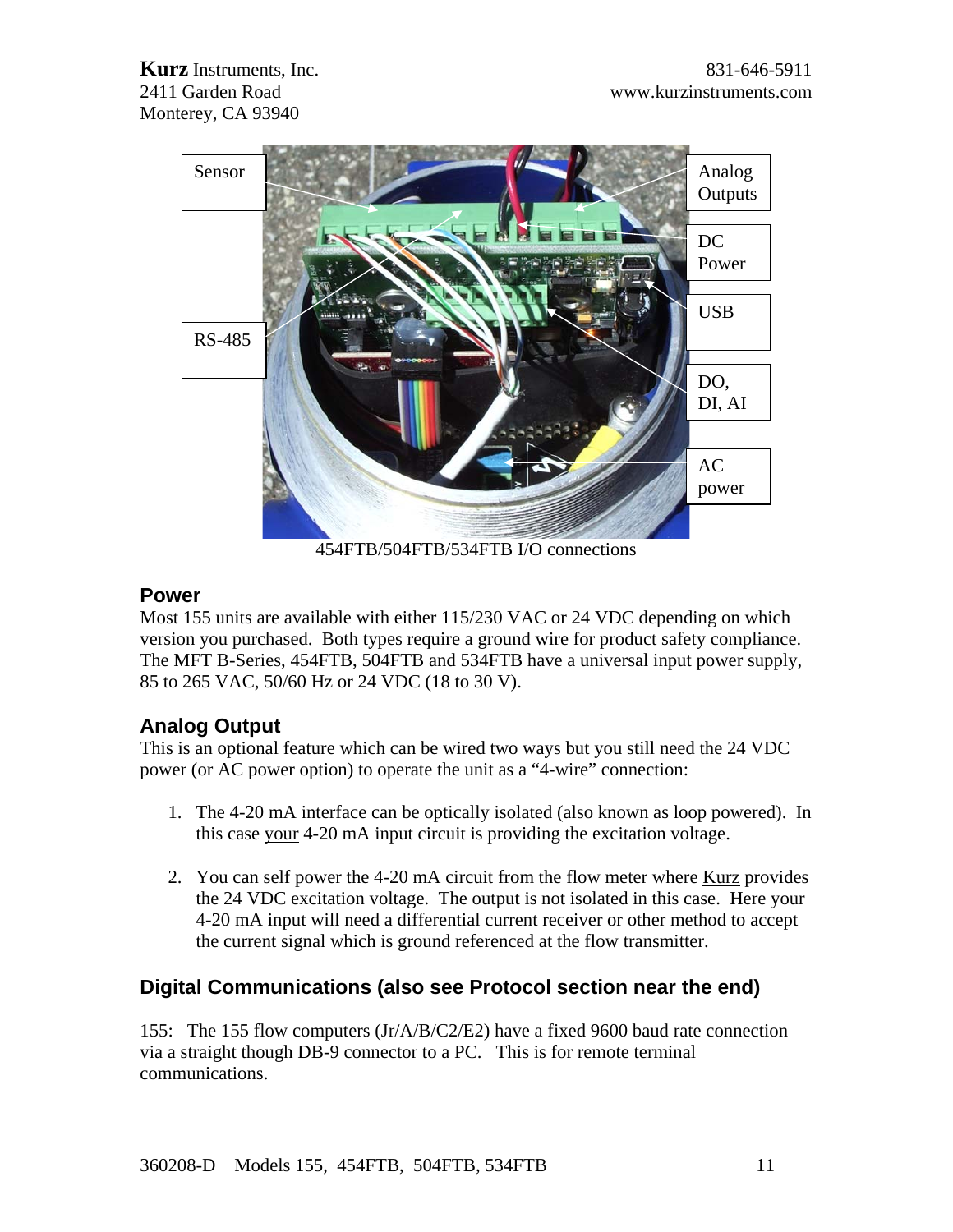454FTB/504FTB/534FTB. The MFT B-Series supports USB with a PC COM emulator driver(9600 baud only) to do remote terminal or keyboard communications. See disk for USB driver installation instructions. They also have a half duplex RS-485 which does Modbus. Baud rate are 9.6, 14.4, 19.2, 38.4 and 57.6 kbits/s on the Modbus.

#### **Alarms**

Discrete contacts for closure or open on event are optionally available. These are isolated relays or SSRs also known as DO or digital outputs on the MFT B-Series. The maximum current, voltage and isolation specs are on the brochure/ product manual.

# *Display Orientation*

The keyboard/display on the  $454/504/534$  may be mounted in any 90  $^{\circ}$  orientation for optimum viewing and keyboard access when mounted in the process. Disconnect the power first then open the explosion proof lid. You simply unscrew the cross point screws (2 or 4), move spacers as required then tighten back down (see photo below). The ribbon cable for the display is long enough if not twisted up too much to rotate into any of the four positions.

# *Navigating Menus*

All flow meters and their optional flow computers (Models 155) use a similar menu system for their operation. The picture below is for the 454/504/534 and shows a 2x16 character display and 20 key data entry pad.



 $\mathbf{D}$  = Display Mode **P** = Program Mode L = Forced Log on the serial port.  $E =$  Entry  $C = Clear$  $H =$  Hold,  $HH =$  help  $\lambda$  = increment, yes etc.  $v =$  decrement, no etc.

View only code for the MFT B-Series is 123456 and Tech or edit code is 654321.

When in a menu area, you can advance with **D** or **P** and sometimes you need to

use **E** to select the area your want to enter. If typing data on the keypad, you can use **D** to backup one character or **C** to clear the whole entry. You can select items in a choice menu with the **^** and **v** keys. You can exit menus or Program Mode by pressing **C** several times progressively leaving the menu tree you are in.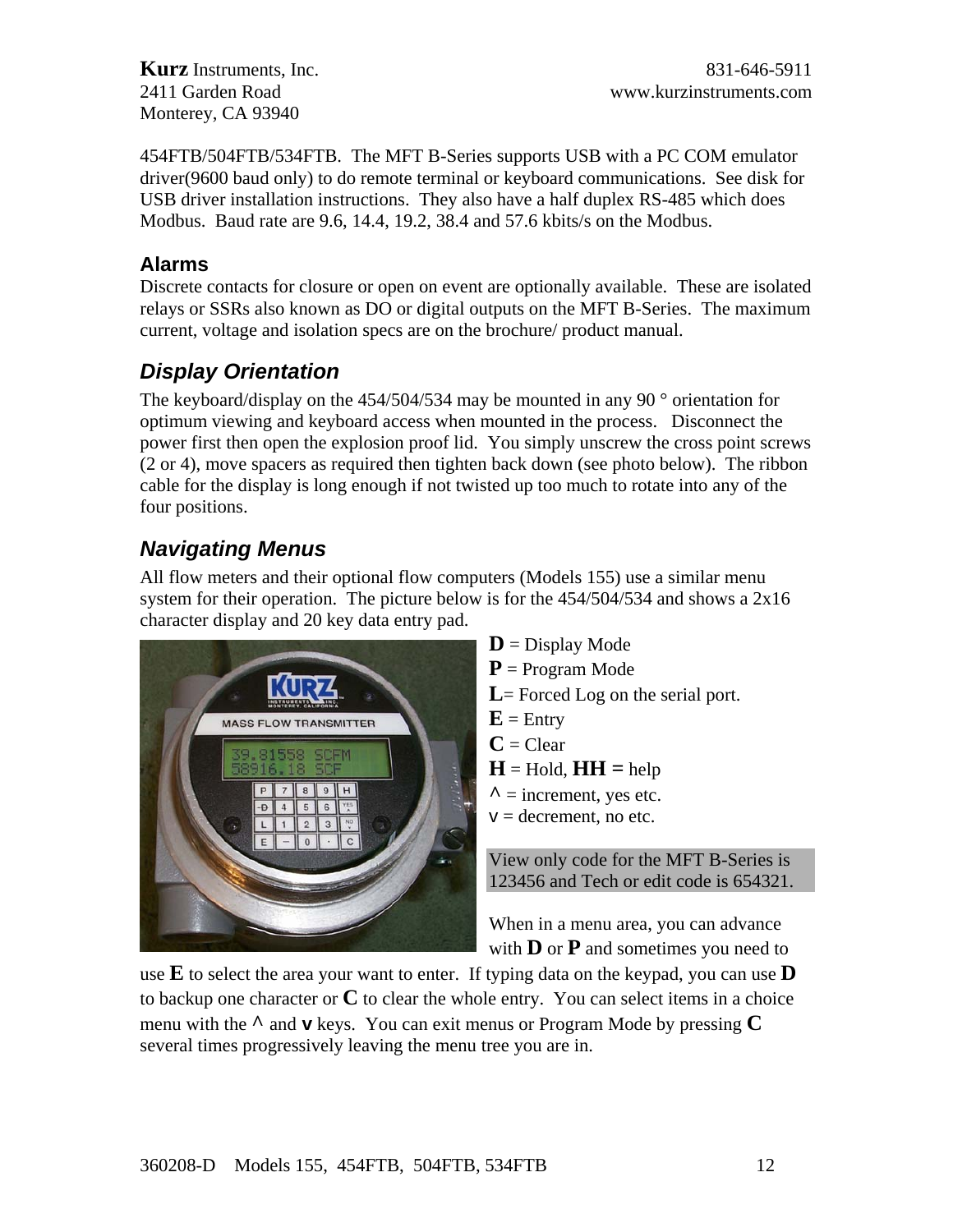If you are using a laptop with Tera Term you can also enter letters by just typing them (helpful for doing meter tags using the meter ID parameter). Remote Keyboard commands are lower case, d, p, l, enter(for E), c and h with v and  $\land$  being down and up. When entering meter IDs or tags, use the shift lock so that only upper case characters are used (otherwise they are interpreted as commands).

# *Insertion Meter Programming*

The insertion meters like the 454 all have a low up-front cost but require more work on the part of the user to achieve an accurate measurement whereas the 504 and 534 are already calibrated for flow and need a minimum of field adjustments to read accurately. The in-line meters only need the output range to be specified (see following sections)

For all insertion meters do the following:

**Area.** The duct inside flow area must be entered in the meter section of the flow computer. Depending on your units (English or International) this must be entered as  $ft<sup>2</sup>$ or  $m^2$  respectively.



You press the **P** key to enter Program Mode, then the **access code** and **E**. Now press **P** to advance to the "**Set Meter Data**" menu then press **E** and select which meter (**^**v on the 155) then using **P** advance to the screen "**Set Meter Area**" where you type the value followed by  $\bf{E}$ . It will say new value accepted if a change is made. Last press the  $C$  key a few times to exit Program Mode. More extensive programming instructions and the Menu state diagram are found in the manual.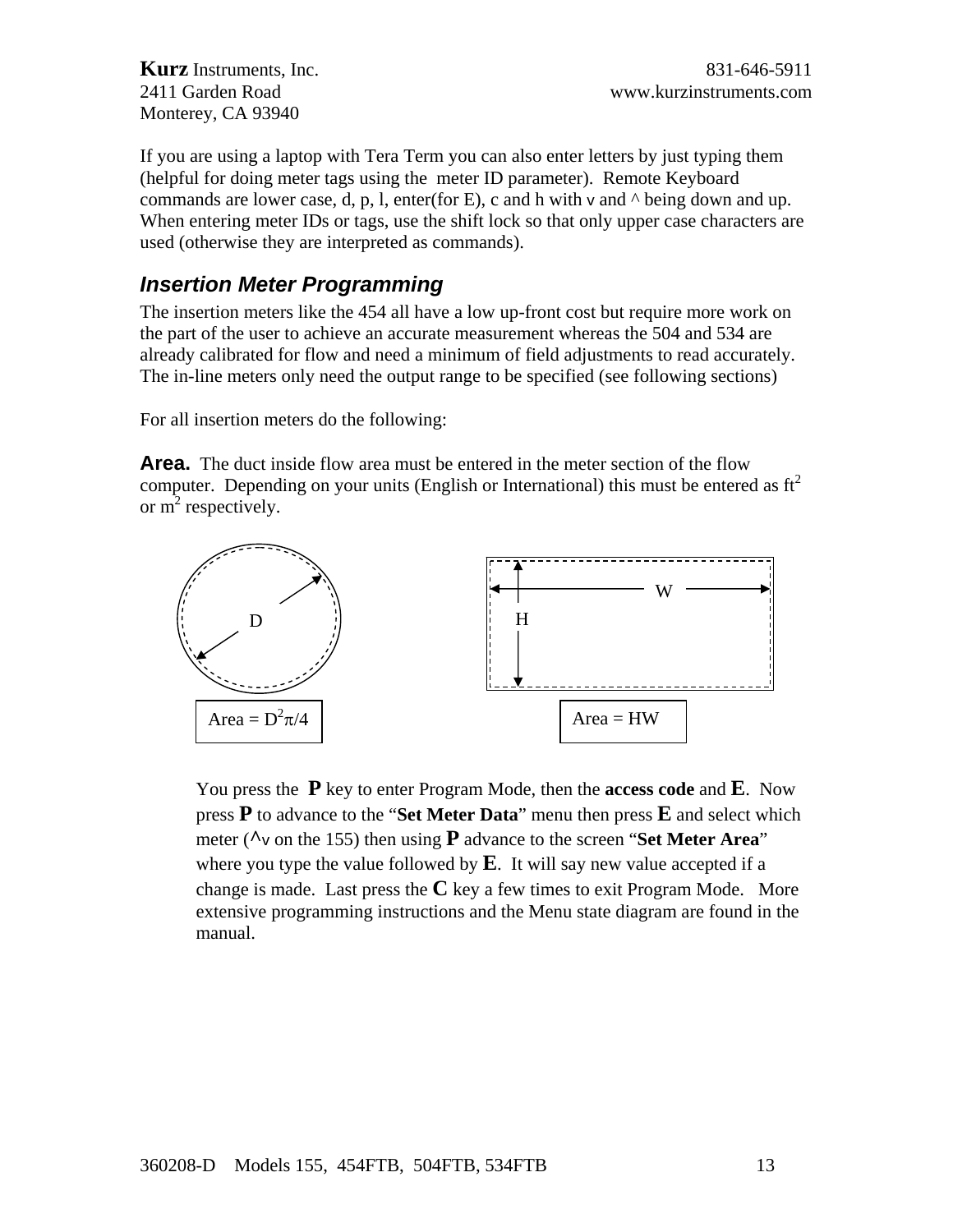**Sensor or Probe Blockage.** The duct/pipe area blocked off by the insertion of the sensor/probe, accelerates the flow reading. This can be adjusted using the Sensor Blockage Correction Factor (SBCF) on the 454 but is not critical as this effect is measured during the field calibration.



SBCF is performed by simply entering the following data:

- 1. Insertion depth (**L**) in ft or meters from the end of the probe window to the duct inside wall.
- 2. Probe diameter (**d**) in inches. The 454 comes in ½, ¾ and 1 inch (also known as 08, 12, 16) versions and the 454P or purge version is a 1 inch unit but must be selected as such because of its higher blockage.

You press the **P** key to enter Program Mode, then the **access code** and **E**. Now press **P** to advance to the "**Set Meter #1 Flow**" menu then press **E** then using **P** advance to the screen "**Next Probe ^v Size 0.750 in**" where the **^** v arrows are used to choose the value followed by **E**. It will say "new value accepted" if you make a change. Last press the **C** key a few times to exit Program Mode.

More extensive programming instructions and the Menu state diagram are found in the manual.

**Flow/velocity Units.** The engineering units displayed by the unit are extensive and can be programmed for the following partial list (please refer to the appropriate product for more info). Note that actual velocity or flow is not available.

454/504/534 you have these options:

| Velocity         | SFPM, SMPS (only 454)  |
|------------------|------------------------|
| <b>Flow Rate</b> | SCFM, SCFH, SLPM, SCMH |
| <b>Mass Rate</b> | PPM, PPH, KGM, KGH     |
|                  | Temperature DEGF, DEGC |

155 Flow Computer

| Velocity  | SFPM, SMPS             |
|-----------|------------------------|
| Flow Rate | SCFM, SCFH, SCMM, SCMH |
| Mass Rate | PPH, KGM               |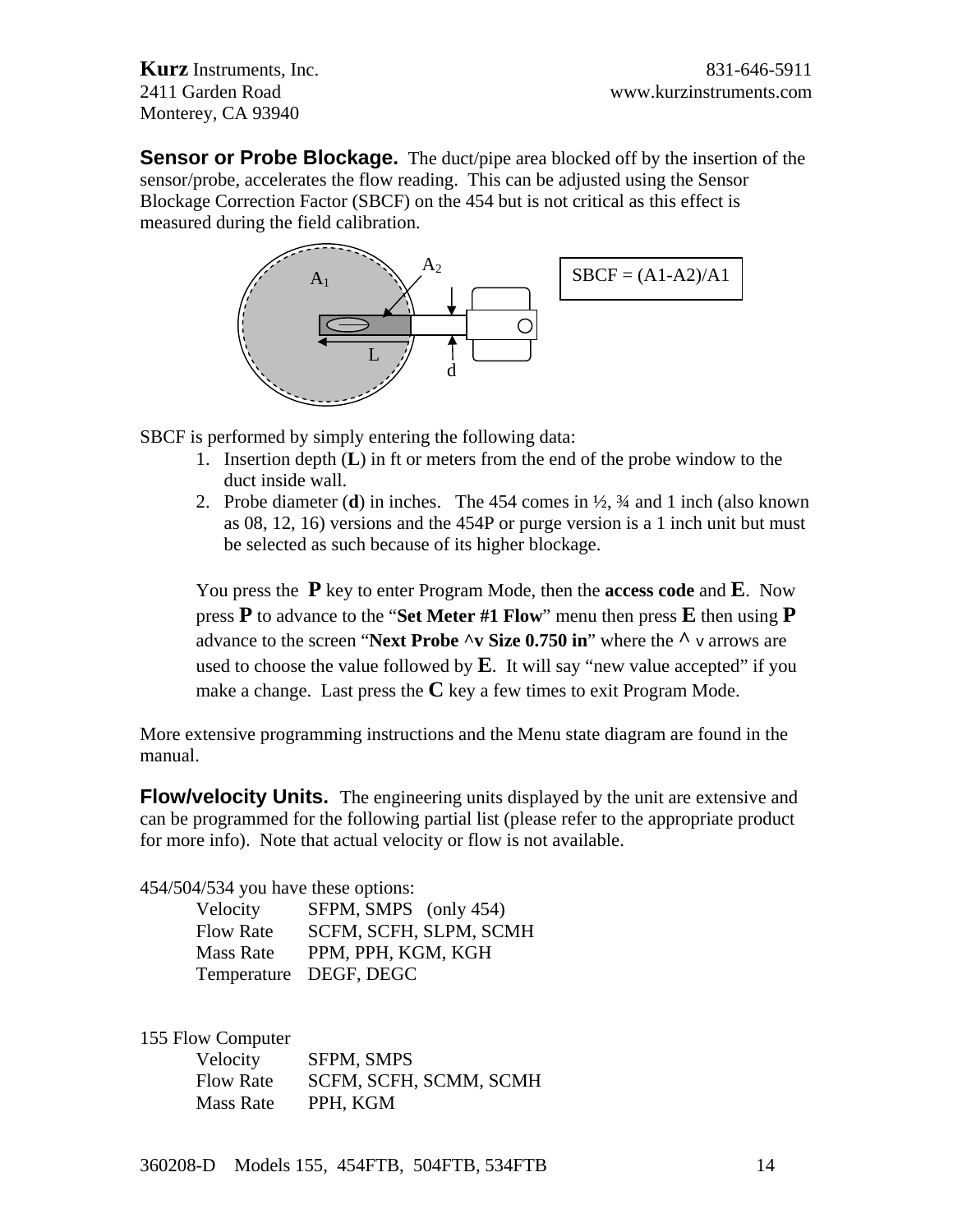Temperature DEGF, DEGC (only on T versions or K-BAR-2000(B) elements)

To change the type of units you press the **P** key to enter Program Mode, then the **access code** and **E**. Now press **P** to advance to the "**SET METER #1 FLOW**" menu then press **E** then using **P** advance to the screen "**DISPLAY NEXT ^v FLOW IS** XXXX<sup>"</sup> where the  $\sim$ v arrows are used to choose the value XXXX followed by **E**. It will say new value accepted if you make a change. Last press the **C** key a few times to exit Program Mode.

> Note: The options you see for units depends on whether the meter is an insertion or in-line type.

**Reference Temp and Pressure for Standards.** The selected standard flow or velocity is the same as actual at the temperature and pressure known as the "standard." Typical standards are 77 °F, 14.69 PSIA, or 0 °C, 760 mmHg. With the 155 flow computer the reference conditions are determined at the factory and are not field programmable. With the 454, 504, 534 you can separately set the temperature and pressure of the standard conditions. After you have done so it will compute the new standard density then modify all the calibration data so it reads the same flow rate as before but now referenced to a new standard density.

Example Reference Condition Change.

100 SCMH at 0  $\degree$ C, 760 mmHg will indicate 109.1 SCMH at 25  $\degree$ C 760 mmHg.

To change the standard conditions, you enter Program Mode and advance to the "**SET FLOW CAL DATA**" menu, scroll down to the menu "**NEW TEMP REF**" or "**NEW PRESS REF.**" After making changes you press **E.** It will confirm the change and show the new reference density in this menu. Last you press **C** a few times to exit Program Mode.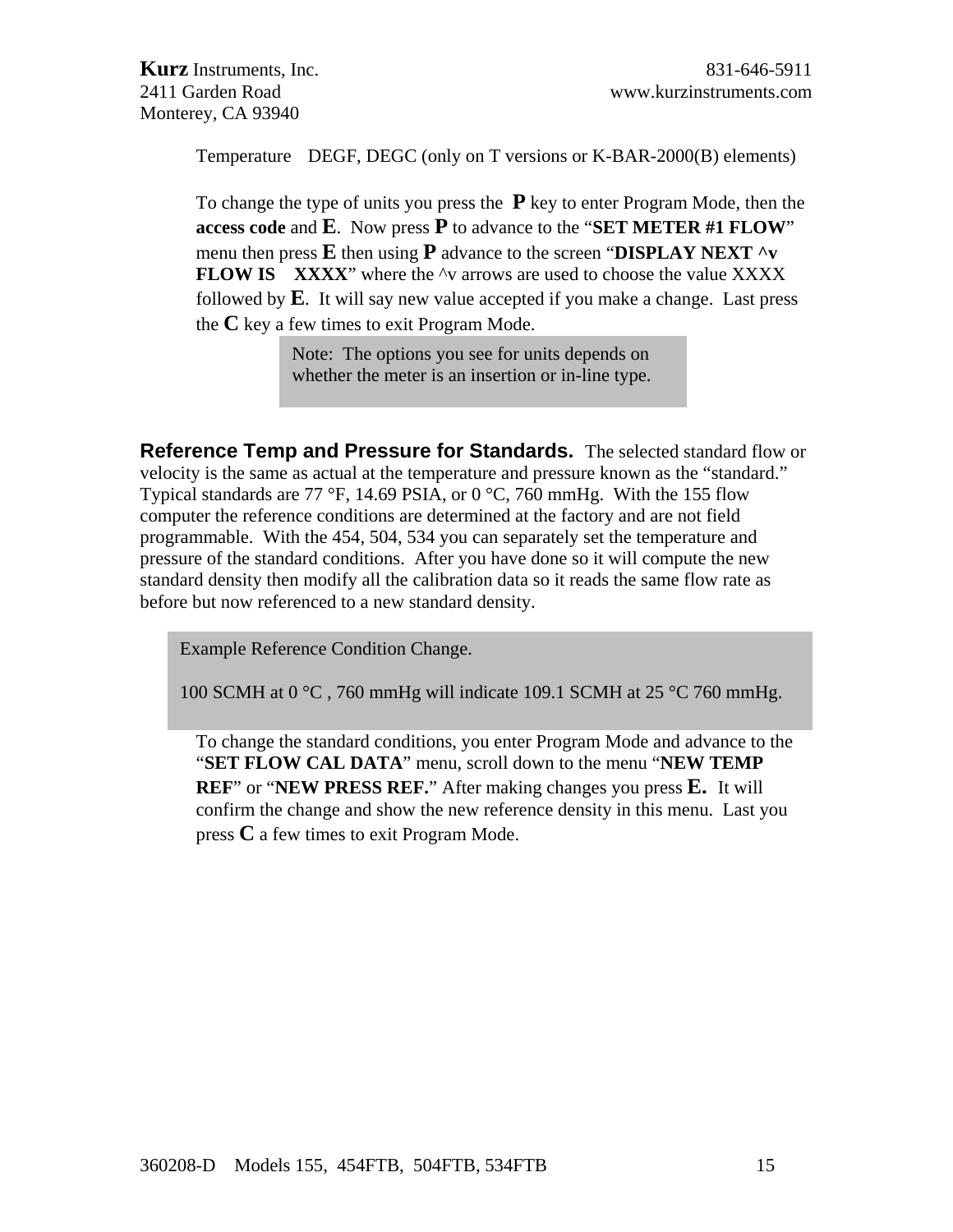# *Field Calibration.*

This is the most difficult part of setting up an insertion flow meter. On the other hand, an In-Line meter does not needed this step as it is already calibrated to read flow with its area, blockage and correction factors built in already.

To perform a Field Calibration, a reference flow method is used to know the true flow while noting the indicated flow from the meter. This is best left to experienced users or professionals who know how to do it. See the manual if you want more information on this.

# *Tag/Labeling of the Meter*

The best way to change a meter's label is to use the Keyboard on your Laptop because non-numeric characters are hard to do with the Kurz 4x5 numeric keyboard. (see manual if you are using the local keypad/display). Plug the USB cable between the meter and PC.

The Kurz USB driver must be installed on the PC for this to work; the USB software is on the same disk as the full product manual.

After the driver is working, the USB connection will enumerate at say COM3 (depends on the number of serial ports). You can check the COM port number using the Windows Device Manager then select Ports.



On the PC start a terminal emulator program like Tera Term, then using the lower case c, d, p, enter and other keys to navigate the menus and make changes. If it is not already echoing the LCD display, you start/stop the communications with the  $+$  key and will see a dialog like shown below. The unit shown below had its Echo turned on where a list of terminal commands was shown then it started scrolling its meter data with their tags.

*Note, Tera Term can be installed from the CD manual or downloaded for free at <http://ttssh2.sourceforge.jp/> . As of this printing it is at version 4.62 and works on all versions of Windows, 95 to Vista. The program can be installed for the English, Japanese or German language.*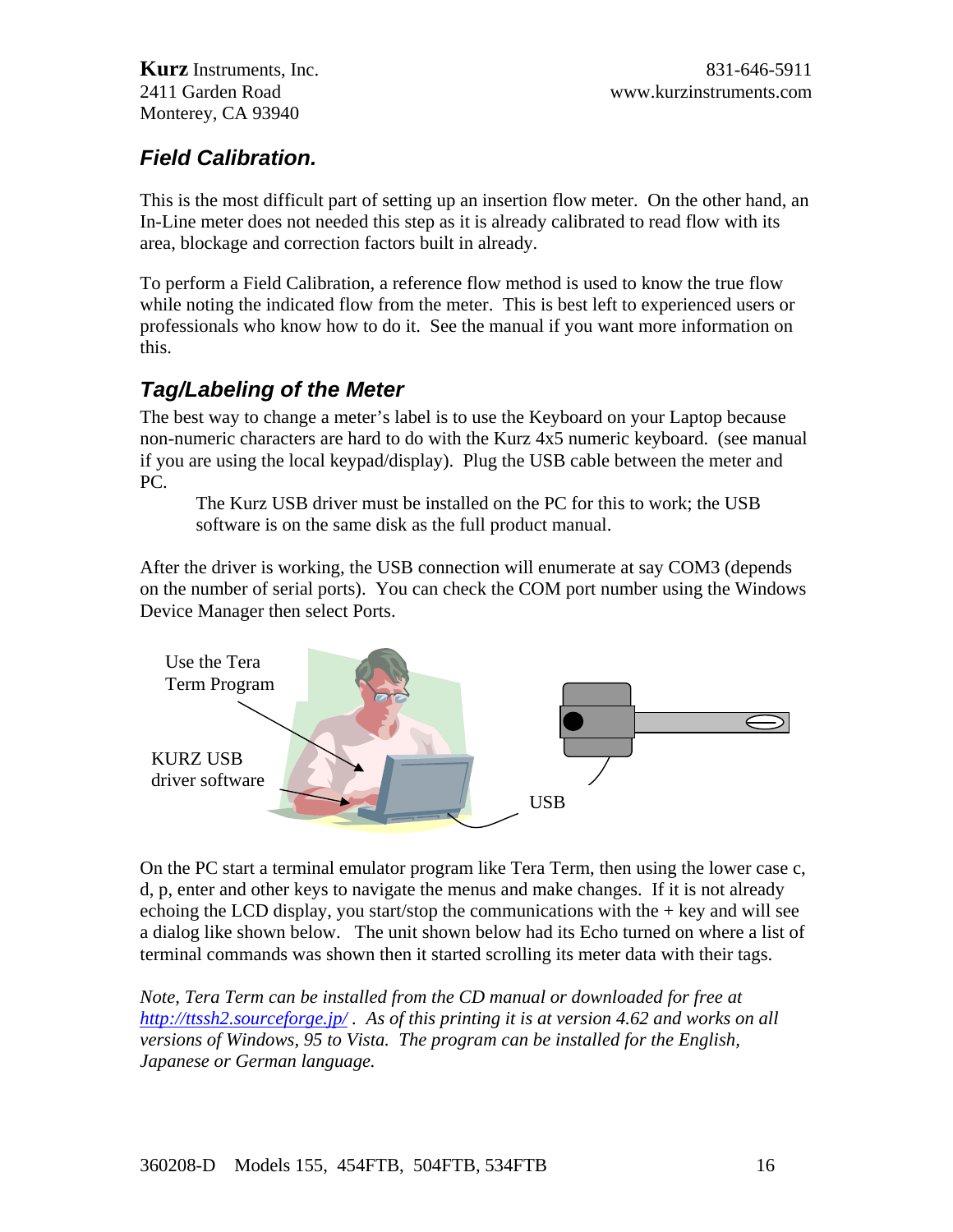| Tera Term Web 3.1 - COM4 VT                                                                                                                                                                                                                                         |   |
|---------------------------------------------------------------------------------------------------------------------------------------------------------------------------------------------------------------------------------------------------------------------|---|
| File Edit Setup Web Control Window Resize Help                                                                                                                                                                                                                      |   |
| KURZ INSTRUMENTS SERIES MFT-B<br>PRESS H FOR HOLD  HH FOR HELP<br>METER #1, FLOW ID: FLOW RATE<br>0.000000 SCMH 24.19292<br>MSCM<br>O.OOOOOO SCMH 24.19292<br>MSCM<br>METER #2, TEMP ID: TEMPERATURE<br>126.86<br>DEGC<br>126.86<br>DEGC                            |   |
| KURZ INSTRUMENTS SERIES MFT-B<br>PRESS H FOR HOLD HH FOR HELP<br>DISPLAY NEXT ^v METER #1, FLOW<br>DISPLAY NEXT ^v  METER #1, FLOW<br>ID:FLOW RATE RT=216.36<br>HRS<br>ID:FLOW RATE RT=216.36<br>HRS<br>FLOW RATE 0.000000<br>SCMH<br>MSCM=24.19292 ET=12959.46 MIN |   |
| WELOCITY<br>0.000000<br>SMPS<br>REF. DENSITY 1.184398 KG/M3<br>FLOW AREA 1.000000 SQ.M<br>CORRECTION FACTOR 1.000000<br>IRP=<br>0.1562 A AT -0.02934 SMPS<br>DISPLAY NEXT ^v METER #2, TEMP                                                                         | E |
| DISPLAY NEXT ^v METER #2, TEMP<br>ID:TEMPERATURE RT=216.36<br>HRS<br> TEMPERATURE 26.78 DEGC<br>CORRECTION FACTOR 1.000000<br>DISPLAY NEXT ^v EXTERNAL INPUT<br>INPUT CURRENT AT 0.001<br>mÀ<br>$\leq$ [ $\text{m}$ ]                                               |   |

To change a meter's label, using Tera Term you follow the example shown below.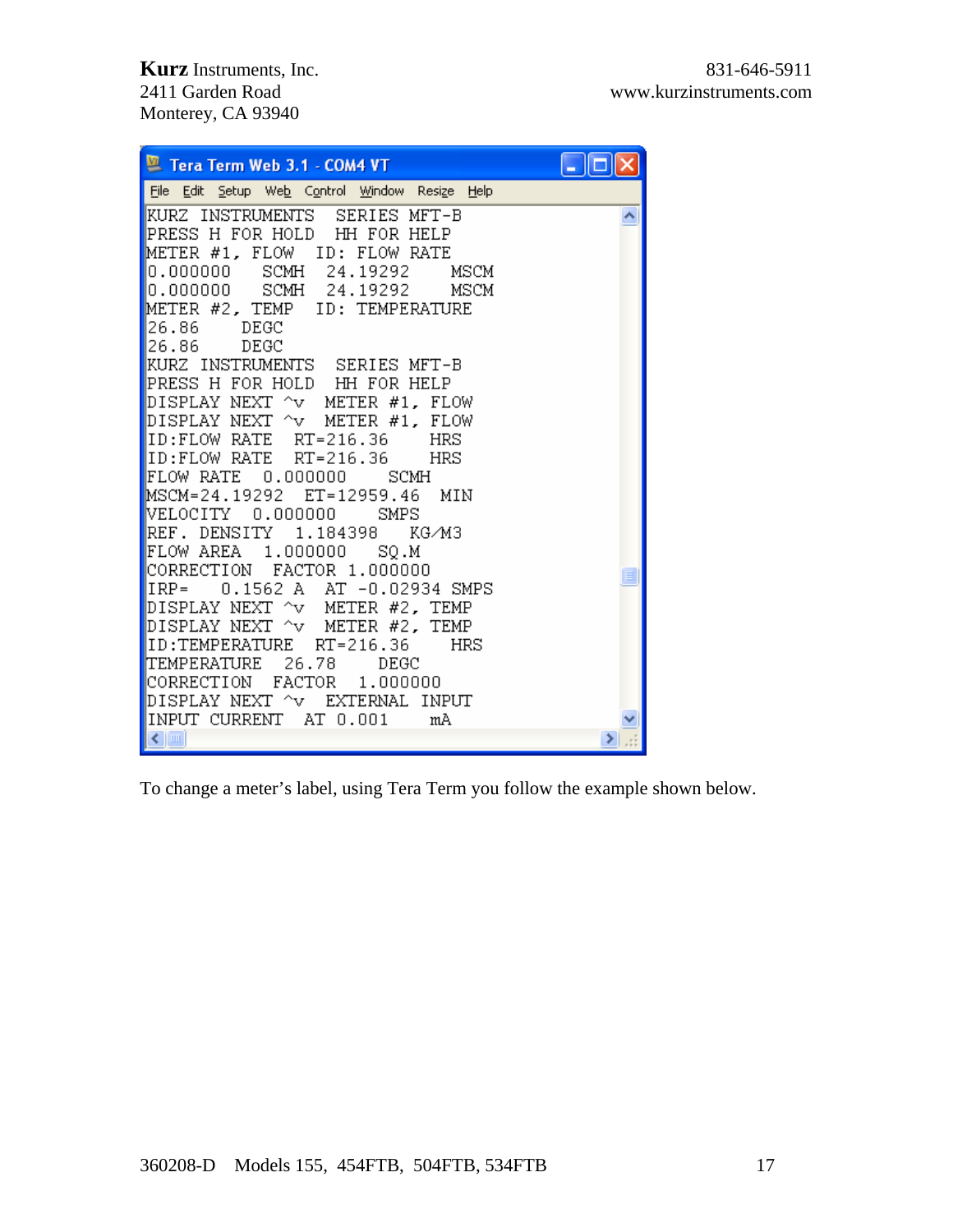| Tera Term Web 3.1 - COM4 VT                                                     |                                   |
|---------------------------------------------------------------------------------|-----------------------------------|
| Edit Setup Web Control Window Resize<br>Help<br>File                            |                                   |
| SERIES MFT-B<br>KURZ INSTRUMENTS<br>PRESS H FOR HOLD<br>HH FOR HELP             |                                   |
| METER #1, FLOW<br>ID: FLOW RATE                                                 |                                   |
| SCMH<br>24.19292<br>0.000000<br>MSCM<br>ENTER ACCESS<br>CODE:                   |                                   |
| ENTER ACCESS<br>CODE:<br>₩                                                      | Pressed p                         |
| ENTER ACCESS<br>CODE:<br>**                                                     | Then the access code              |
| ENTER ACCESS<br>CODE:<br>***                                                    | followed by enter.                |
| ENTER ACCESS<br>CODE:<br>****                                                   |                                   |
| ENTER ACCESS<br>CODE:<br>*****                                                  |                                   |
| ENTER ACCESS<br>CODE:<br>******                                                 |                                   |
| PRESS<br>E TO SET<br>SYSTEM OF UNITS                                            | Then you press <b>p</b> several   |
| E<br>TO SET<br>PRESS<br>SYSTEM OF<br>UNITS<br>E<br>TO SET<br>PRESS<br>TOTALIZER | times to advance to:              |
| PRESS E<br>TO SET<br>METER #1, FLOW                                             |                                   |
| OUT UPDATE STOP!<br>CONTINUE?<br>YES                                            | Set Meter followed by             |
| OUT UPDATE STOP!<br>YES<br>CONTINUE?                                            | enter.                            |
| ENTER METER ID<br>FLOW RATE                                                     | Then shift to caps-lock and       |
| FLOW RATE<br>ENTER METER ID                                                     | type the "tag" and <b>enter</b> . |
| FLOW RATE<br>ENTER METER ID                                                     |                                   |
| ENTER METER ID<br>Τ                                                             |                                   |
| ENTER METER ID<br>TT<br>TT<br>ENTER METER<br>ΙD                                 |                                   |
| ENTER METER<br>ID<br>TT2                                                        |                                   |
| ENTER METER ID<br>TT23                                                          |                                   |
| ENTER METER ID<br>TT234                                                         |                                   |
| ENTER METER ID<br>TT234                                                         |                                   |
| ACCEPTED<br>NEW VALUE                                                           | You should see                    |
| INSERTION FLOW<br>TYPE<br>^v<br>NEXT                                            | conformation. Now turn off        |
| $\sim$ v<br>INSERTION FLOW<br>TYPE                                              | caps-lock and press c             |
| TYPE<br>$\mathord{\sim_\mathrm{V}}$<br>INSERTION FLOW<br>NEXT                   | several times to exit             |
| OUTPUT UPDATE<br>IS RESUMED<br>FLOW CAL DATA<br>PRESS<br>E TO SET               | program mode.                     |
| CONFIG DATA<br>TO EEPROM?<br>NO                                                 |                                   |
| CONFIG DATA<br>NO<br>TO EEPROM?<br>SAVE                                         |                                   |
| CONFIG DATA<br>TO EEPROM?<br>ΝO<br>SAVE                                         |                                   |
| YES<br>CONFIG DATA<br>TO EEPROM?<br>SAVE                                        | Save to EEPROM if you             |
| SAVING CONFIG<br>DATA TO EEPROM                                                 |                                   |
| SAVE CONFIG DATA<br>TO EEPROM?<br>YES                                           | want the changes                  |
| $\leftarrow$ $\mathbb{H}$                                                       | permanent.                        |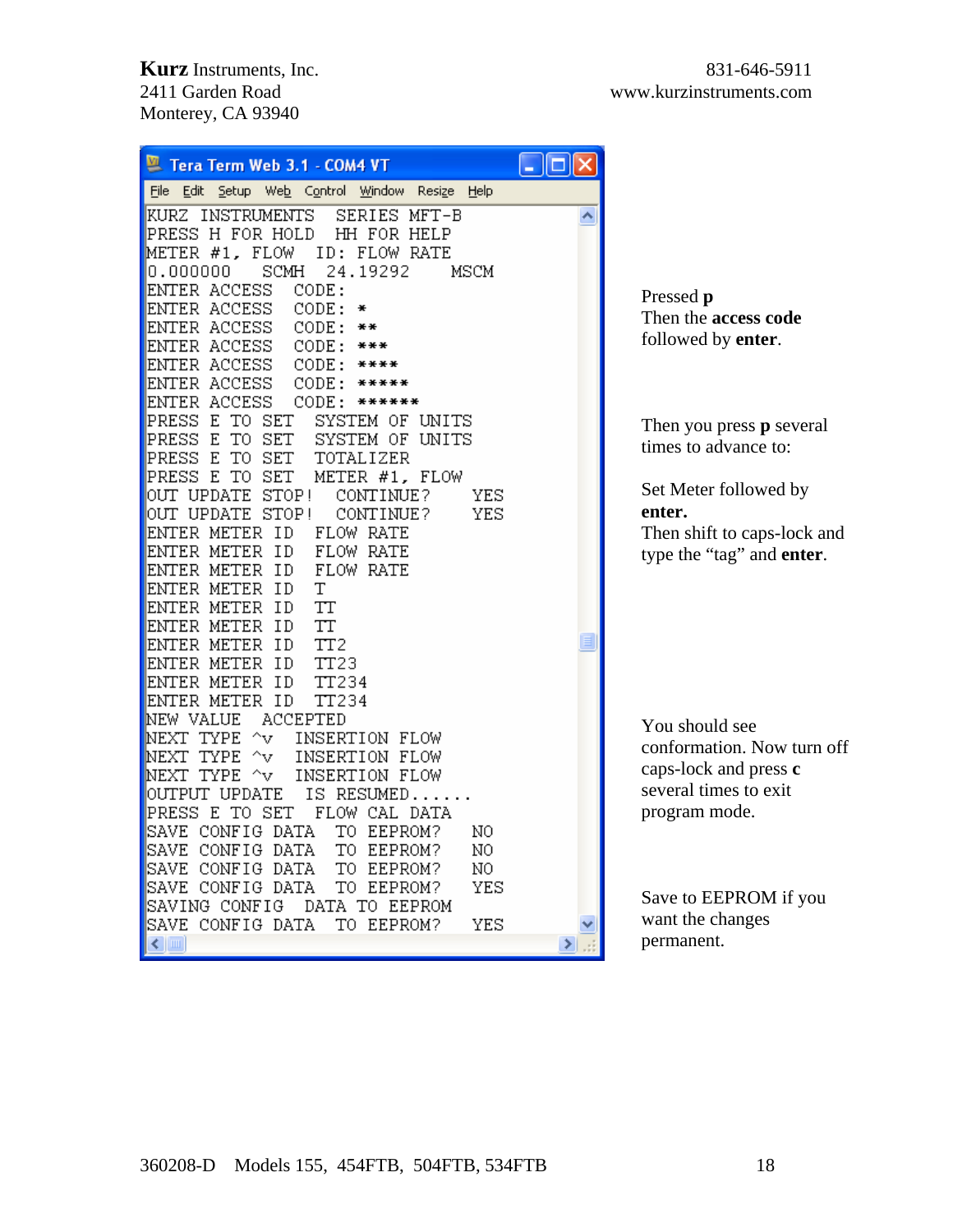# *Output Setup*

The meter output can be analog via the 4-20 mA or digital via the USB or RS-485. The 4-20 mA hardware is pre-calibrated at the factory. You may optionally re-calibrate with a 4 ½ digit multi-meter. This procedure is described in the manual. The output range of the 4-20 mA needs to be specified. If the serial output with RS-485 is used you must program the protocol, baud rate, device address. The digital output (DO) must be configured to assign the SSR number to the alarm number and its activation logic.

**Analog Output Range.** The analog output range (4.00 mA = yy flow, 20.00 mA = zz flow) is programmed using the following sequence from the keypad: You will need to program your receiving device for the same range.

Enter Program Mode by pressing **P** then the **access code** and **E** then advance the major menus using the **P** key till you see the menu "**SET ANALOG OUTPUTS**" now your press  $\bf{E}$  to enter, then select the output channel to program, by typing the number or use the  $\wedge$  v keys then press **E**. Now you assign the meter # you want to this output channel. For the MFT line, #1 meter is the flow and #2 is the temperature. In the 155 Flow Computer, you have up to 16 meters that are completely programmable to their output being, velocity, flow, temperature, average of other meters etc. Next you see the menu "**OUT # NEXT TYPE ^** v **\_\_\_\_**" Flow or VELOCITY on an insertion meter. The screen will show "**LOW = 0.000 SCFM AT 4 mA**" and you can enter whatever value you like followed by the **E** key for the low current value which will state new value accepted if you make a change. The next menu will read: "**HIGH = YYY.YY SCFM AT 20 mA**". Again you enter the new value followed by **E** to make a change. The next analog output channel will come up and your can select this with the **E** or escape using the  $\bf{C}$  key multiple times.

| Field Operations in Program<br>Mode | 454, 504, 534, K-BAR-<br>2000            | 155 Line                                  |
|-------------------------------------|------------------------------------------|-------------------------------------------|
| Enter Data from a Calibration       | PRESS E TO SET                           | PRESS ENTER TO                            |
| Certificate (pre done by Kurz)      | <b>FLOW CAL DATA</b>                     | <b>SET LINEARIZERS</b>                    |
| Change <b>Range</b> of Analog       | PRESS E TO SET                           | PRESS ENTER TO                            |
| Output (page 17)                    | <b>ANALOG OUTPUTS</b>                    | <b>SET ANALOG OUT</b>                     |
| Change Area or Correction           | PRESS E TO SET                           | PRESS ENTER TO                            |
| Factors (page 11)                   | <b>METER #1, FLOW</b>                    | <b>SET METER DATA</b>                     |
| <b>Change Response Time</b>         | PRESS E TO SET<br><b>METER FILTER TC</b> | PRESS ENTER TO<br><b>SET INPUT FILTER</b> |

#### **Summary of Major Configuration Menus**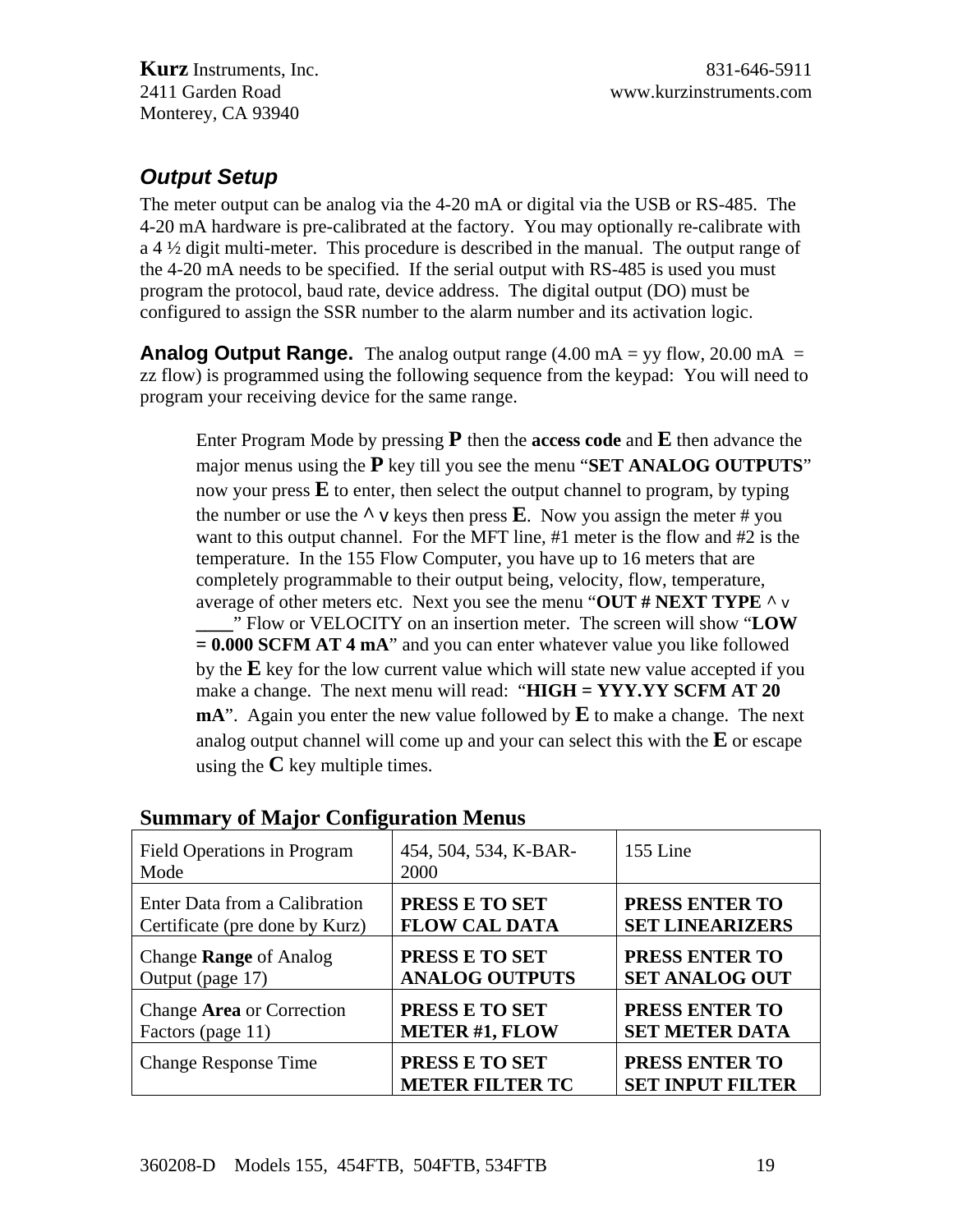**Serial Output.** The most common digital communications protocol used today is Modbus. It has been around for decades and is well supported with many third party OPC servers that can be configured to read parameters from our flow meters that are then used by client HMI or SCADA programs on the same computer or network like Excel, Lookout, Wonderware, Fix32, etc. Please see the manual for more on OPC and the Modbus register assignments for the MFT B-series product line. The 155 Flow Computer does not have Modbus available.

To setup the digital output we need to choose the protocol, baud rate and serial port type.

#### **A. Protocols**:

- 1. Remote Terminal Mode is where you talk to the meter from a Laptop using Tera Term. Both the MFT B-Series and 155 Flow Computers support this.
- 2. Logging a meter summary to the USB port can be generated from an internal timer or "l" command. The data can be logged as a .csv file for direct loading into a spreadsheet using Tera Term. For the 155 Flow Computer this is the "x" command. With the terminal echo off, you can then capture just the meter summaries by issuing the "l" or "x" commands. The 155 data is best captured and converted to a spreadsheet format using the Kurz PC data logging program.
- 3. Modbus, which is a multi-point protocol that can be used on the RS-485 port. Both the Modbus ASCII or RTU protocols are supported. The device address may be any number between 1 and 247. Modbus TCP/IP requires a serial to Ethernet gateway as the native interface is RS-485.

#### B. **Baud Rate**:

 MFT B-Series: This can be 9.6 to 57.6 k and is set from the keypad or USB interface..

155 Flow computer: This is fixed to 9.6 k baud.

#### C. **Serial Port Type**:

 155 Flow computer has an RS-232 or RS-485. It is jumper selected as there is only one port, which can be either logic level standard. The 155Jr/A/B do not have RS-485 built in.

MFT B-Series: USB and RS-485.

USB is convenient for talking to PCs but the RS-485 is designed for long distances and addressing multiple devices. When using the RS-485 connection there are bus loading resistors and other issues that are needed for reliable operation defined on the field wiring diagrams that need to be consulted. The USB interface requires a Driver to be installed on the PC to emulate a COM port

 MFT B-Series gateway to Profibus DP, Device Net or Ethernet is available from Kurz based on the Anybus Communicator line.